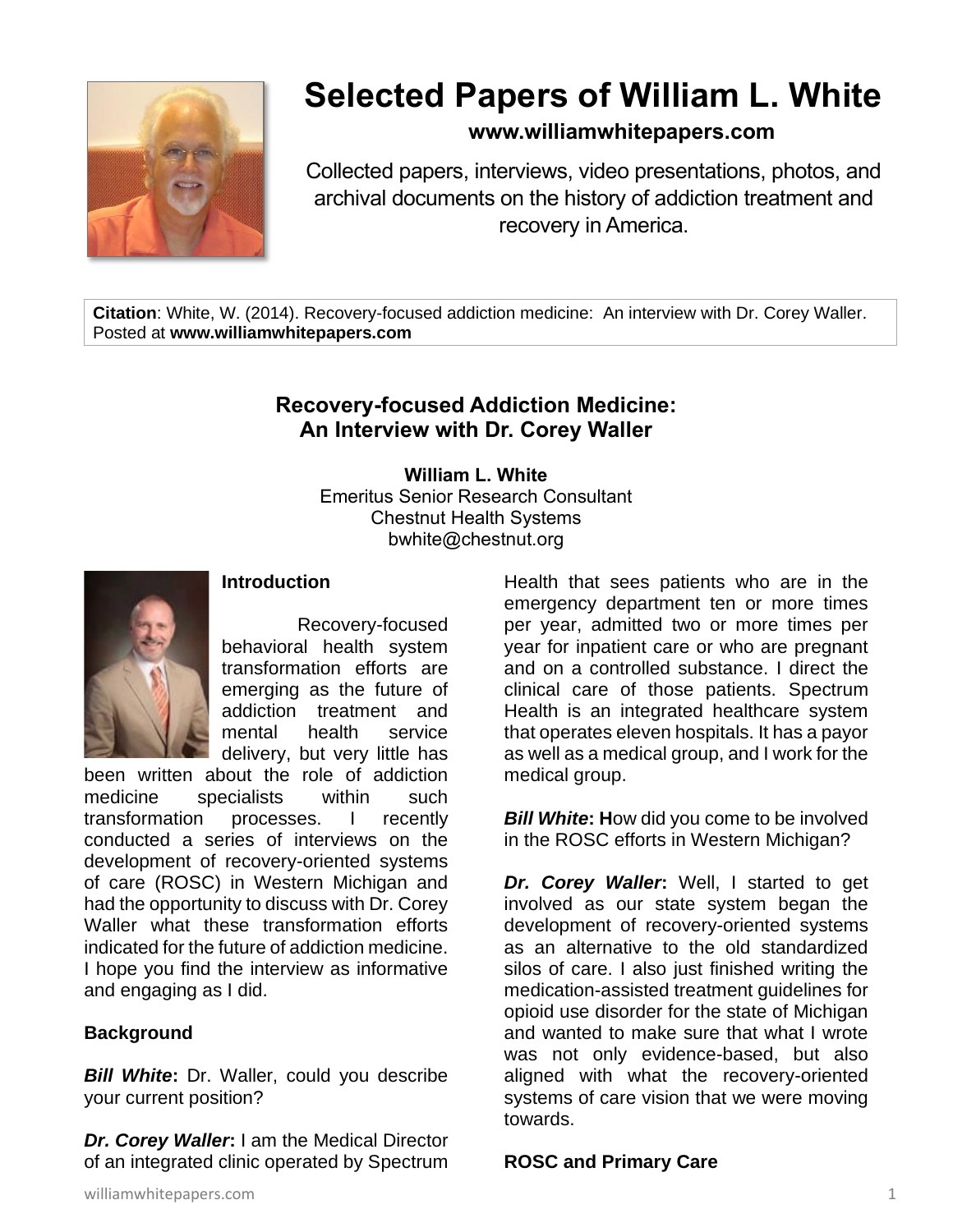*Bill White***:** What do you see as the role of the primary medicine specialist in these ROSC efforts?

*Dr. Corey Waller***:** The primary physicians, P.A.s, and nurse practitioners that I've worked with all come to me very frustrated with the disease of addiction. They have not had appropriate addiction-related education in their training to help them deal with patients whose medical systems are complicated by addiction. They also were not trained to understand the significant social implications of the disease—its effects on family, housing, transportation, and even one's ability to communicate by telephone or face-to-face with a caregiver. These can be the major reason that a patient doesn't get well. The best thing primary caregivers can do is understand that addiction is a chronic neurobiological disease that is not based on a bad decision, but in a malfunction of the reward system in the brain. Their challenge is to stop bullying patients with this disease and begin caring for them within a chronic care framework. I think that's the biggest role that they can play at this time.

And, as we move forward, the utilization of office-based medication assisted treatment in conjunction with appropriate behavioral health supports will become a mainstay for the treatment of addiction. Right now, the biggest problem I find is that many physicians who've done the eight-hour training and obtained the waiver to provide buprenorphine still resist prescribing buprenorphine for patients because they don't feel comfortable seeing these patients. They are asking for a lot more education for themselves and their staff about the disease and the behavioral management of these patients. These issues are critical to getting a primary care office ready to deal with addiction as a disease as well as the more persistent and pervasive mental health disorders.

*Bill White***:** Are there sources of resistance beyond the lack of education of primary caregivers?

*Dr. Corey Waller***:** One is reimbursement, because you have to find ways to get reimbursed for the behavioral care that needs to happen in conjunction with the medication. The other one is figuring out how to not have these patients disrupt an otherwise calm office. Then there are the more detailed clinical issues, like using toxicology results and addressing concomitant drug use (e.g. continued cocaine or marijuana) when you're treating an opioid use disorder. In general, primary care providers feel it is very high-risk for them to take on this population without extra education and systems support for the collateral services that are needed by this population.

*Bill White***:** You've referenced combining medication with other psychosocial or behavioral supports. Do you see that integration of pharmacotherapy and recovery supports as the future of medication-assisted treatment?

*Dr. Corey Waller***:** I see it as the future of all medicine. Such broad spectrum supports should not be confined to a specific disease entity. I think that if you have a poorlycontrolled diabetic, that person would significantly improve with the integration of the kinds of supports we are advocating for patients with substance use disorders. We should be striving for such integration in all of medicine.

#### **Progress and Future of ROSC in Michigan**

*Bill White:* What has been the progress to date in Michigan in bridging ROSC and medication-assisted treatment?

*Dr. Corey Waller***:** Well, it's been slow going mainly because we still have a lot of people making clinical decisions based on an emotion and a perception of a disease, rather than the evidence behind the treatment of the disease and some are people who have been in the bureaucracy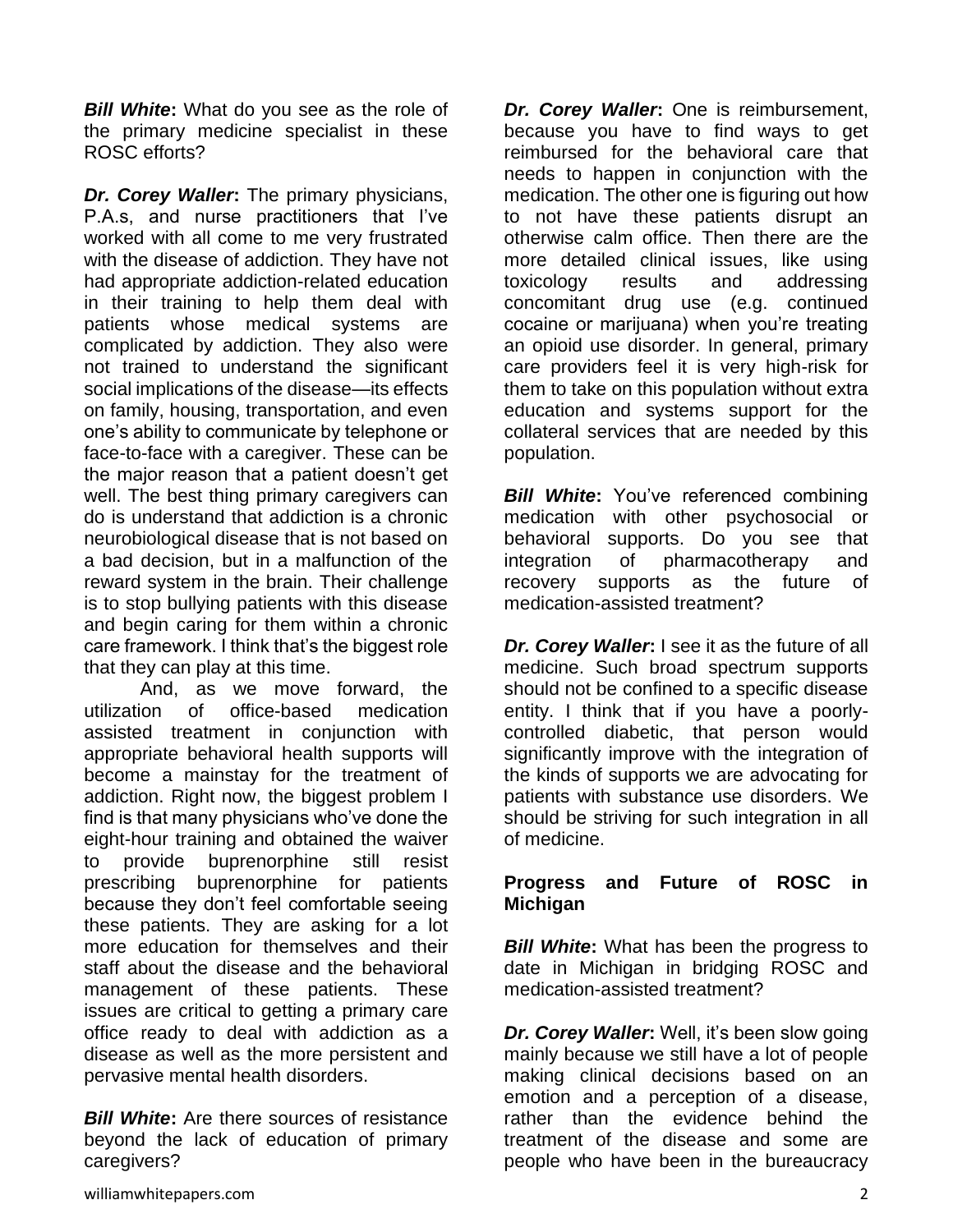for many, many years. There are still people who write policy and who are responsible for developing benefit packages who still see addiction as a choice and who see recovery as only in a person who's not on any medication. These are significant barriers that are not overwhelming, unless you have someone who is completely against being educated into the new science of addiction, but providing such education does require a substantial effort. There are a lot of people very motivated to change the system, but they're hampered by not wanting to be the person who makes a decision that leads to runaway expenses for a treatment of a disease that, at present, has the cheapest per patient cost for care delivery.

Part of the problem is that the delivery of treatment for addiction has been based in group therapies and self-help interventions that generate little if any costs to the system. But as we've medicalized the treatment of addiction through things like evidence-based practice and best practice guidelines and the use of toxicology, treatments become more expensive--appropriately expensive. Our medications are still very cheap compared to many blood pressure meds, cholesterol meds, and psychiatric meds, but we get significant pushback in utilizing these medications. People have to realize that a chronic disease requires chronic treatment. If Suboxone has been successful in the treatment of a patient with the disease of addiction, you don't just stop it at one year or two years without evidence that recovery can be sustained without such medication. To force somebody off of a medication that is stabilizing their disorder is really not ethical, but that's the position that Michigan has taken: you get one year of benefit from buprenorphine, required prior authorization to continue to eighteen months, and no approval after that. I've had patients relapse and I've had one opioid overdose during these forced transitions.

The biggest, behind closed door fear, is the worry that addiction treatment may get too expensive and then it will bust the budget, which I don't think it will. We only have like five medications we can use for all of addiction, so it's not like we have three hundred thousand medications sitting out there. It's tough because I have naloxone, buprenorphine, and methadone for opioids. And I have Topamax, Acamprosate, and Vivitrol for alcohol and I kind of have Citalopram and maybe Provigil for stimulants and Acetylcysteine for marijuana. But few of those I just mentioned are really consistently paid for to treat addiction and the only ones that are FDA-approved are methadone, buprenorphine, Vivitrol, and Camperal. The rest of them are all off-label. These are policy constraints that any state is going to have to really work through and I feel that it's the responsibility of the ATTCs, SAMHSA, CSAT, and ASAM, all of us, to build a tool kit for the states to help develop standards of addiction care.

*Bill White:* From your perspective, what are some of the most important achievements that have been made in the ROSC efforts in Western Michigan?

*Dr. Corey Waller***:** I think one of the biggest achievements has been the cohesive interaction between the methadone clinics, the outpatient treatment providers, and everyone's willingness to adopt the ASAM Standards of Care that just came out. Also important has been finally coming together at the same table to develop our local continuum of care with an understanding that we don't need to pay for treatments lacking evidence when there are treatments that have good evidence of their effectiveness. The ROSC effort has been helpful in helping coalesce conversations around recovery and how we can move support of the patient to the larger arenas of family, neighborhoods, and community.

*Bill White:* I've been very impressed with the people I've talked to so far about the level of community mobilization involved in the ROSC initiative.

*Dr. Corey Waller***:** Yes, we have great recovery resources, we have a good approach to overdose prevention, and we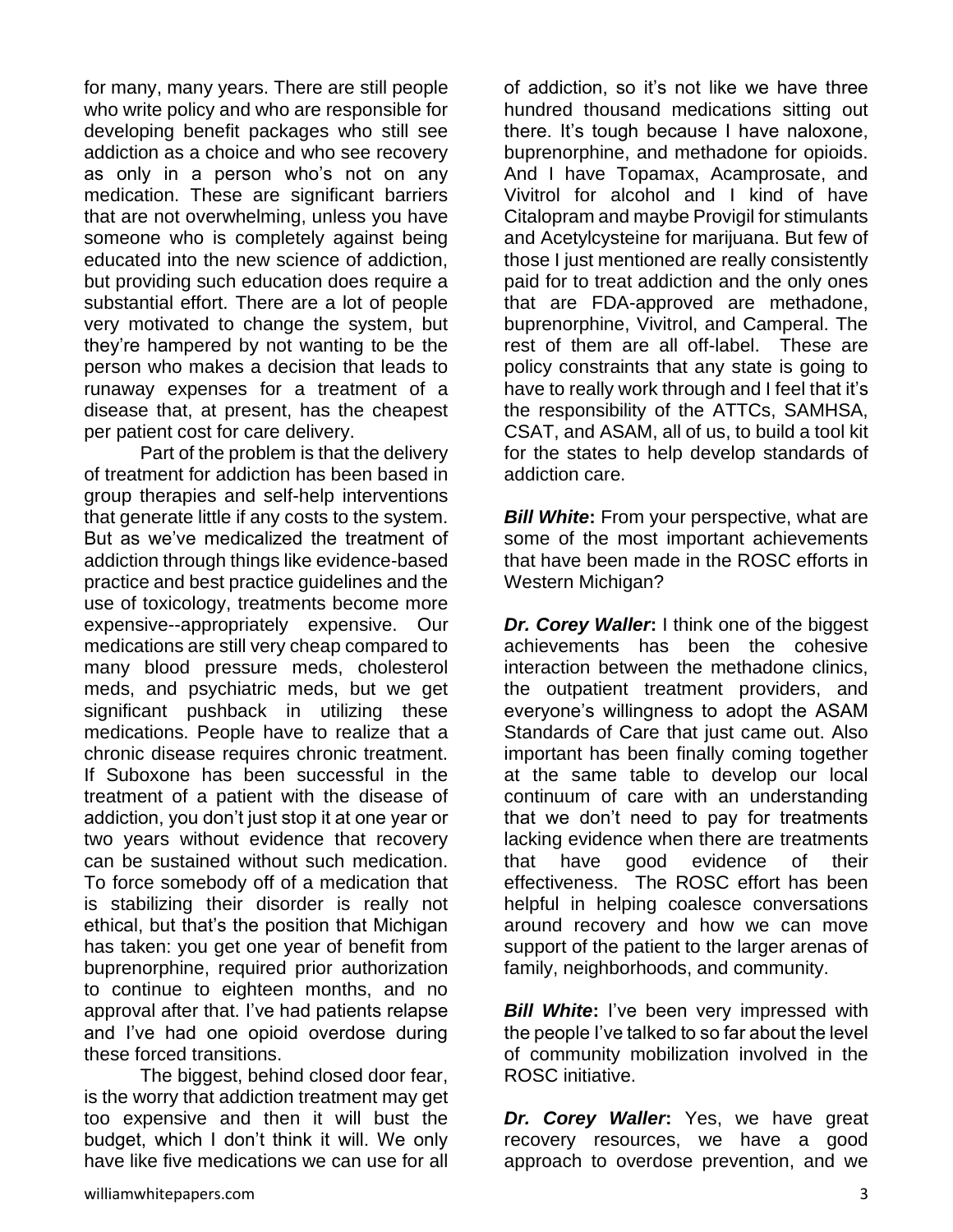have a good coalition to expand recovery supports in the future. We still have some heavy lifting to do, but I feel like we're starting to pull ahead of the vast majority of places as far as our service delivery model and long-term recovery supports.

*Bill White***:** What do you see as the important next steps for the ROSC initiative?

*Dr. Corey Waller***:** The biggest thing is in October when our state is regionalizing the coordinating agencies. The ROSC effort will need to take on a more regional focus as we proceed, which will present challenges but will also be a real opportunity.

I think the next step for the ATTCs and the ROSC movement would be to make sure that we coalesce with the national level agencies, like the American Society of Addiction Medicine and work more closely together so that we can develop and collaborate on implementation strategies at national and local levels.

*Bill White***:** There is a lot of discussion about the integration of primary medicine with addiction treatment and mental health services as part of the Affordable Health Care Act. Do you think healthcare reform elevates the importance of ROSC?

*Dr. Corey Waller***:** I think ROSC has been a very big step in understanding the value of integrated care, and when I say integrated, I don't mean that you have a bunch of clinical medical specialties. I mean integrated in the sense that you have clinical and behavioral and social specialties all located in one place. And that they actually coordinate care. I think that as we move toward the ACA model of care we are going to see many problems addressed through the doctors' office, including social and behavioral aspects of these problems.

*Bill White***:** Do you think there's a point we'll reach where we'll have a broad range of psychosocial services delivered through primary care physician offices?

*Dr. Corey Waller***:** I don't think we can add one more thing to the very large and complicated plate of a primary care doctor and I think the one thing that we can add to the office is someone who can help deliver those services for the physician rather than trying to expect that in another fifteen or twenty minute visit that they're going to be able to do all of these things. I think one of the bigger focuses for integrated systems and even private physicians will be to have the capacity to provide case management and counseling services. And I think if we do that, you're going to be able to take patients who have been labeled as "difficult" and turn them into patients who are very successful and who can get the most out of what we can offer.

#### **Lessons Learned**

**Bill White:** Are there any lessons learned to date for other physicians or for communities that you could share?

*Dr. Corey Waller***:** Don't burn any bridges. Those are really hard to repair even if you don't agree with the way in which they're approaching care. Bring everyone to the table and allow everybody to sit around and have a conversation about evidence and outcomes and performance rather than hope or desires or emotions or feelings or beliefs. I think that is the biggest piece of advice I can give. If you coalesce around evidence, then you can transcend issues of emotion or financial self-interest that have often driven decision-making. We need coalitions focusing on helping people get better so that their communities are safer and more productive and kinder to people who have this disease.

*Bill White*: Let me ask a final question and that's just really what your involvement in this has meant to you personally or professionally.

*Dr. Corey Waller***:** I'm one of the luckiest people ever. I started my career in medicine really disliking my job as an Emergency